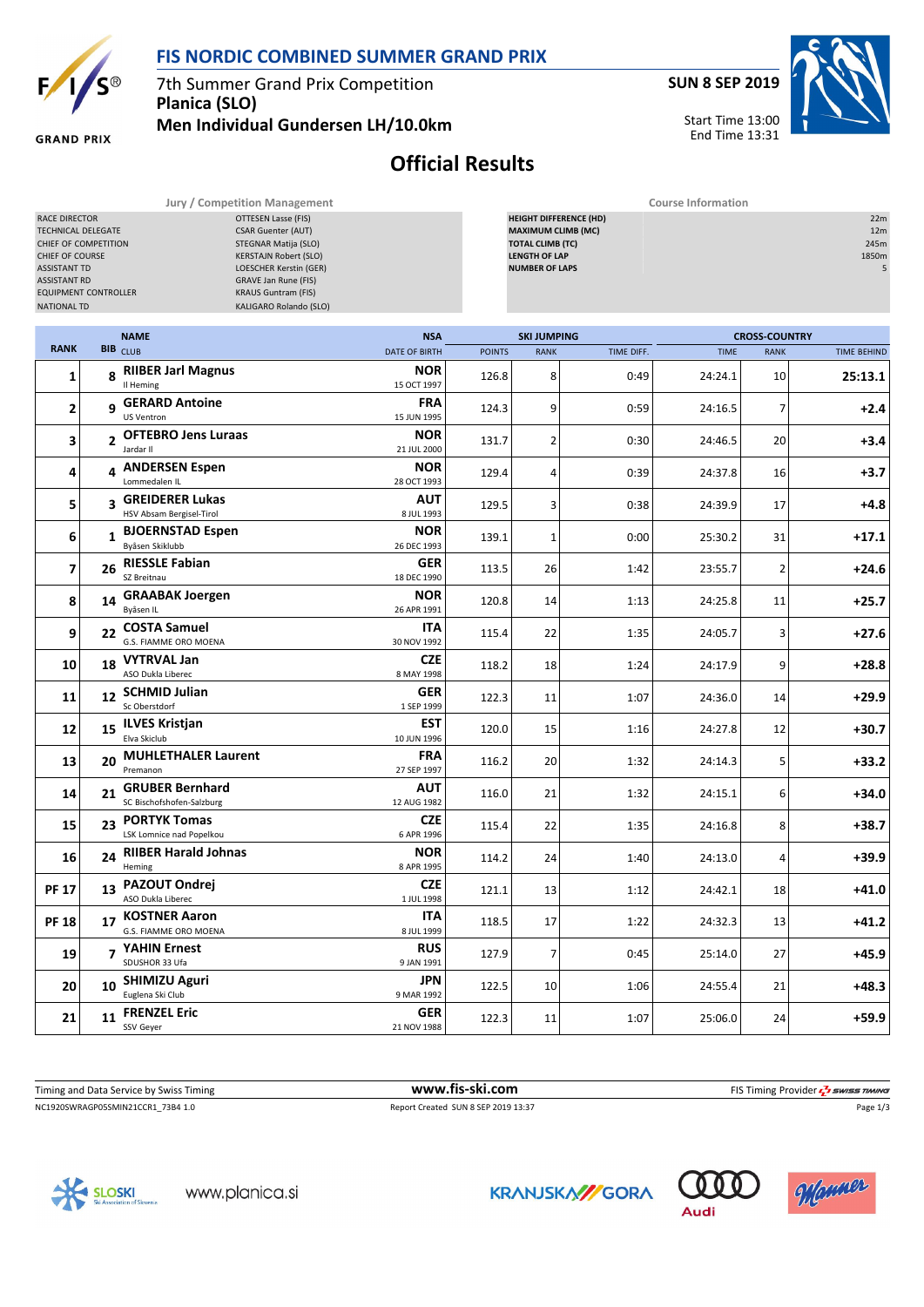

 $\overline{E}$ 

7th Summer Grand Prix Competition **Planica (SLO)**

**SUN 8 SEP 2019**

Start Time 13:00 End Time 13:31



**GRAND PRIX** 

**Men Individual Gundersen LH/10.0km**

## **Official Results**

|              |    | <b>NAME</b><br><b>NSA</b><br><b>SKI JUMPING</b>                  |                           |               | <b>CROSS-COUNTRY</b> |            |             |              |                    |
|--------------|----|------------------------------------------------------------------|---------------------------|---------------|----------------------|------------|-------------|--------------|--------------------|
| <b>RANK</b>  |    | <b>BIB</b> CLUB                                                  | <b>DATE OF BIRTH</b>      | <b>POINTS</b> | <b>RANK</b>          | TIME DIFF. | <b>TIME</b> | <b>RANK</b>  | <b>TIME BEHIND</b> |
| 22           | 27 | <b>JOEBSTL Thomas</b><br>SG Klagenfurt-Kaernten                  | AUT<br>22 SEP 1995        | 112.9         | 27                   | 1:45       | 25:09.8     | 26           | $+1:41.7$          |
| 23           |    | 19 KUPCZAK Szczepan<br>AZS AWF Katowice                          | POL<br>29 NOV 1992        | 116.7         | 19                   | 1:30       | 25:38.6     | 32           | $+1:55.5$          |
| 24           | 50 | <b>BUZZI Raffaele</b><br>C.S. CARABINIERI SEZ. SCI               | ITA<br>17 JUL 1995        | 86.2          | 50                   | 3:32       | 23:50.0     | $\mathbf{1}$ | $*** + 2:08.9$     |
| 25           | 6  | <b>TAKEHANA Daimatsu</b><br>Tokai Unv.Sapporo Senior High Schoo  | JPN<br>13 SEP 2001        | 128.0         | 6                    | 0:44       | 26:38.8     | 40           | $+2:09.7$          |
| 26           | 5  | <b>DEUSCHL Christian</b><br>Nordic Team Absam-Tirol              | <b>AUT</b><br>20 APR 1997 | 129.2         | 5                    | 0:40       | 26:48.3     | 42           | $+2:15.2$          |
| 27           | 46 | <b>OFTEBRO Einar Luraas</b><br>Jardar II                         | <b>NOR</b><br>6 AUG 1998  | 95.9          | 46                   | 2:53       | 24:37.4     | 15           | $+2:17.3$          |
| <b>PF 28</b> | 45 | <b>RUNGGALDIER Lukas</b><br><b>GRUPPO SCIATORI FIAMME GIALLE</b> | ITA<br>31 JUL 1987        | 96.3          | 45                   | 2:51       | 24:46.2     | 19           | $+2:24.1$          |
| <b>PF 29</b> | 28 | <b>MACH David</b><br><b>Tsv Buchenberg</b>                       | <b>GER</b><br>14 MAY 2000 | 109.7         | 28                   | 1:58       | 25:39.3     | 33           | $+2:24.2$          |
| 30           | 32 | <b>JELEN Rok</b><br>Ssk Velenje                                  | <b>SLO</b><br>31 MAR 2000 | 104.0         | 32                   | 2:20       | 25:24.4     | 30           | $+2:31.3$          |
| <b>PF31</b>  |    | 37 VRHOVNIK Vid<br>Ssk Velenje                                   | <b>SLO</b><br>12 JUL 1999 | 100.4         | 37                   | 2:35       | 25:18.3     | 28           | $+2:40.2$          |
| <b>PF32</b>  | 44 | <b>DANEK Lukas</b><br>ASO Dukla Liberec                          | <b>CZE</b><br>19 SEP 1997 | 96.4          | 44                   | 2:51       | 25:02.4     | 23           | $+2:40.3$          |
| 33           | 48 | <b>MRAZ Samuel</b><br>KSG Klagenfurt-Kaernten                    | <b>AUT</b><br>2 JUL 1998  | 91.8          | 48                   | 3:09       | 24:58.0     | 22           | $+2:53.9$          |
| 34           | 34 | <b>HUETTEL Simon</b><br>Wsv 1922 weissenstadt                    | <b>GER</b><br>4 AUG 1999  | 103.0         | 34                   | 2:24       | 25:46.4     | 34           | $+2:57.3$          |
| 35           | 49 | <b>RAINER Marc Luis</b><br>SK Saalfelden-Salzburg                | AUT<br>22 SEP 1999        | 91.5          | 49                   | 3:10       | 25:07.3     | 25           | $+3:04.2$          |
| 36           | 31 | <b>VAXELAIRE Lilian</b><br>S.C xonrupt                           | FRA<br>4 FEB 1998         | 105.5         | 31                   | 2:14       | 26:13.3     | 37           | $+3:14.2$          |
| 37           | 25 | <b>MAIER Jonas</b><br>Sc Waldau                                  | <b>GER</b><br>6 JUL 1999  | 113.6         | 25                   | 1:42       | 26:56.8     | 43           | $+3:25.7$          |
| 38           | 36 | <b>BRECL Gasper</b><br>Ssk Velenje                               | SLO<br>18 NOV 1999        | 100.5         | 36                   | 2:34       | 26:12.4     | 36           | $+3:33.3$          |
| 39           | 35 | YACHI Sora<br>Morioka Chuo High School                           | JPN<br>4 MAY 2000         | 101.8         | 35                   | 2:29       | 26:32.4     | 39           | $+3:48.3$          |
| 40           | 40 | <b>PARK Jeun</b>                                                 | KOR<br>11 MAR 1993        | 98.7          | 40                   | 2:42       | 26:19.9     | 38           | $+3:48.8$          |
| 41           |    | 51 TYRODE Mael<br>S.C les fourgs                                 | FRA<br>31 JUL 2000        | 84.4          | 51                   | 3:39       | 25:23.5     | 29           | $*** +3:49.4$      |
| 42           |    | 29 ANDREWS Grant<br>Steamboat Springs Winter Sports Clu          | <b>USA</b><br>3 DEC 1997  | 108.1         | 29                   | 2:04       | 27:03.9     | 44           | $+3:54.8$          |
| 43           | 38 | <b>MATSUZAWA Hiroto</b><br>Hakuba High School                    | JPN<br>10 DEC 2000        | 100.2         | 38                   | 2:36       | 26:41.1     | 41           | $+4:04.0$          |
| 44           | 33 | <b>MARUSARZ Wojciech</b><br>AZS Zakopane                         | <b>POL</b><br>28 MAY 1993 | 103.9         | 33                   | 2:21       | 27:19.9     | 45           | $+4:27.8$          |
| 45           | 41 | <b>LEHNERT Luis</b><br>Wsv Oberaudorf                            | <b>GER</b><br>12 JUN 2000 | 98.5          | 41                   | 2:42       | 27:20.1     | 46           | $+4:49.0$          |
| 46           | 53 | <b>CLARET TOURNIER Samy</b><br>C.S chamonix                      | <b>FRA</b><br>20 MAY 1999 | 76.0          | 53                   | 4:12       | 26:10.5     | 35           | ** +5:09.4         |

NC1920SWRAGP05SMIN21CCR1\_73B4 1.0 Report Created SUN 8 SEP 2019 13:37 Report Created SUN 8 SEP 2019 13:37 Page 2/3 Timing and Data Service by Swiss Timing **www.fis-ski.com www.fis-ski.com** FIS Timing Provider  $\frac{7}{2}$  swiss Timing